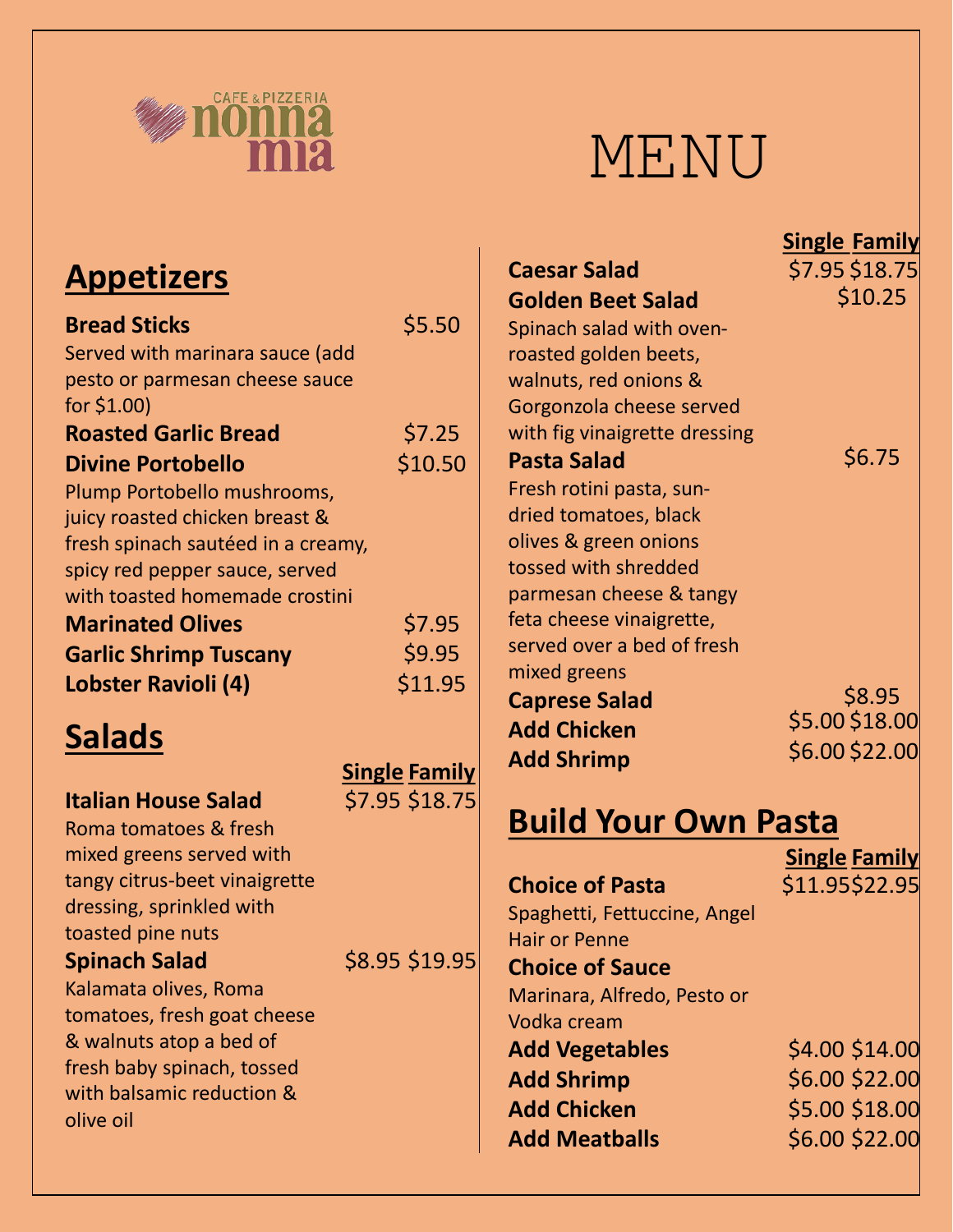# **Sandwiches**

| Served with Pasta Salad or House Salad                                                                                                                                                                          |         |
|-----------------------------------------------------------------------------------------------------------------------------------------------------------------------------------------------------------------|---------|
| <b>Chicken Paradiso Panini</b><br>Juicy breast of chicken grilled to<br>perfection, dressed with Fontina<br>cheese, sun-dried tomato pesto,<br>red onions & fresh mixed greens,<br>drizzled with balsamic aioli | \$10.95 |
| <b>Oven Roasted Eggplant</b>                                                                                                                                                                                    | \$7.25  |
| Panini                                                                                                                                                                                                          |         |
| Caramelized onions, Kalamata<br>olives, handmade mozzarella &<br>goat cheese in a savory garlic<br>sauce                                                                                                        |         |
| <b>Prima Panini</b>                                                                                                                                                                                             | \$10.50 |
| Tender artichoke hearts,<br>handmade mozzarella & goat<br>cheese, caramelized onions &<br>fresh baby spinach in a savory<br>garlic sauce                                                                        |         |
| <b>Portobello Panini</b>                                                                                                                                                                                        | \$7.95  |
| Fresh baby spinach, caramelized<br>onions & handmade mozzarella<br>cheese in a roasted red pepper<br>sauce & balsamic aioli                                                                                     |         |
| <b>Italian Panini</b>                                                                                                                                                                                           | \$9.95  |
| Pepperoni, salami & prosciutto<br>dressed with fresh mixed greens &<br>fresh mozzarella cheese, drizzled<br>with balsamic aioli                                                                                 |         |
| <b>Meatball Panini</b>                                                                                                                                                                                          | \$11.95 |
| Dressed with handmade<br>mozzarella cheese & marinara<br>sauce                                                                                                                                                  |         |

## **Entrees**

| <b>Meatballs Marinara</b><br><b>Signature Sicilian meatballs</b><br>created with love from our family<br>recipe, served with your choice of<br>fresh pasta & our house-made<br>marinara sauce | \$13.95 |
|-----------------------------------------------------------------------------------------------------------------------------------------------------------------------------------------------|---------|
| <b>Sicilian Style Lasagne</b>                                                                                                                                                                 | \$14.95 |
| <b>Pasta Bolognese</b>                                                                                                                                                                        | \$15.95 |
| With your choice of pasta                                                                                                                                                                     |         |
| <b>Manicotti Quattro Formaggi</b><br>Cylinders of fresh pasta, stuffed<br>with handcrafted mozzarella,<br>ricotta, Parmesan & Fontina<br>cheeses                                              | \$12.95 |
| <b>Three Cheese Tortellini</b>                                                                                                                                                                | \$14.95 |
| <b>Eggplant Parmesan</b>                                                                                                                                                                      | \$13.95 |
| <b>Chicken Parmesan</b>                                                                                                                                                                       | \$15.95 |
| <b>Shrimp Diablo</b>                                                                                                                                                                          | \$16.95 |
| Fresh fettuccine served with<br>plump shrimp in a spicy Arrabbiata<br>sauce                                                                                                                   |         |
| Lobster Ravioli (8)                                                                                                                                                                           | \$21.95 |
| <b>Salmon</b>                                                                                                                                                                                 | \$19.95 |
| <b>Stromboli</b>                                                                                                                                                                              | \$12.95 |
| Fresh homemade mozzarella, fire-<br>roasted red bell peppers & onions<br>in a light herb tomato sauce with<br>your choice of spinach, pepperoni<br>or ham                                     |         |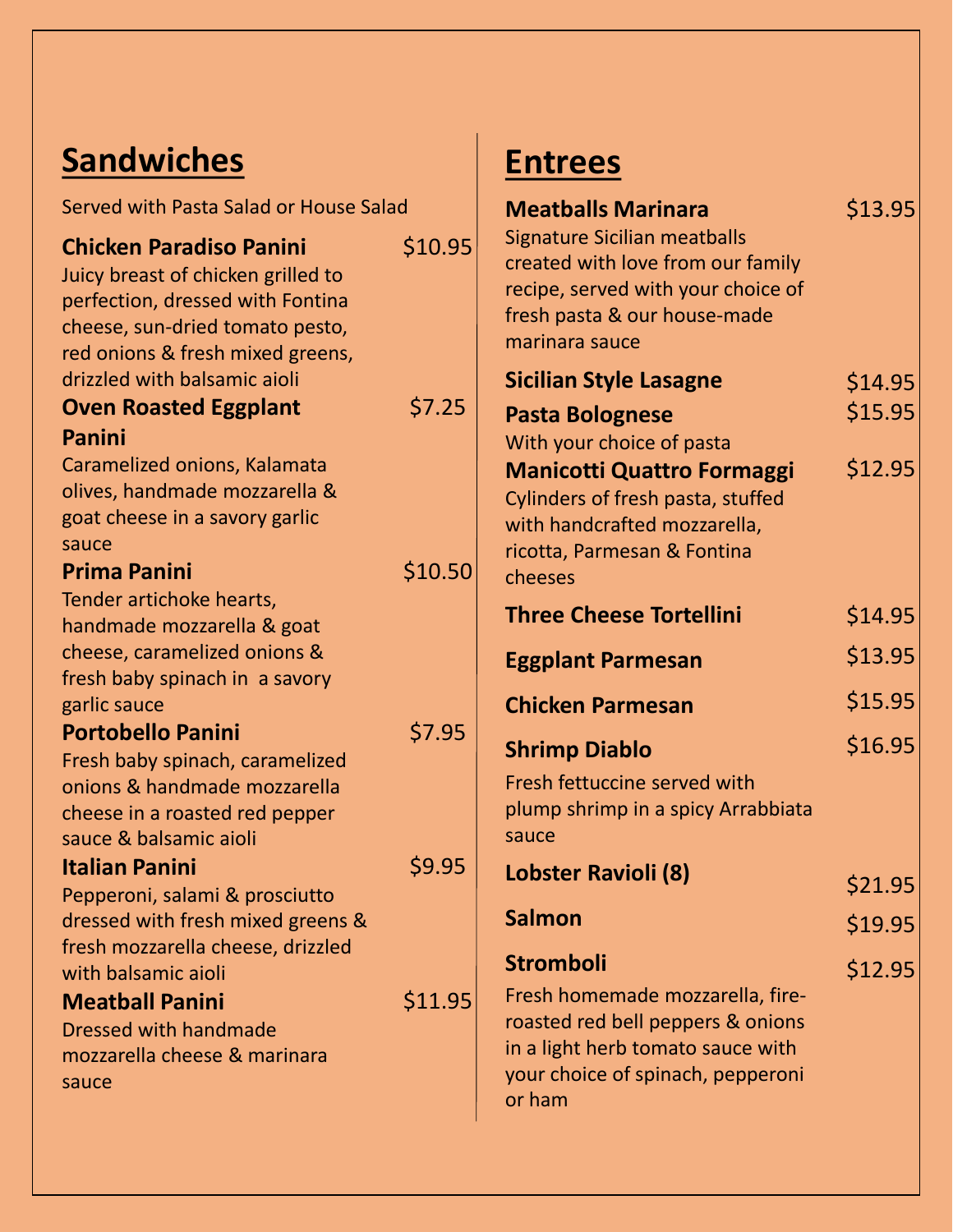### **Specialty Pizzas**

All of our pizzas are created with our handmade fresh pizza dough, choice of ingredients & house-made sauces – and, of course, a whole lot of love!

*• Small - 10" (6 Slices) • Large – 14" (8 Slices)*

|                               | <b>Small Large</b> |
|-------------------------------|--------------------|
| <b>Margherita</b>             | \$11.25\$15.95     |
| <b>Quattro Formaggi (Four</b> | \$11.95\$17.95     |
| <b>Cheese</b> )               |                    |
| Fontina, Parmesan & goat      |                    |
| cheeses with our light        |                    |
| tomato sauce                  |                    |
| <b>Portobello</b>             | \$12.95\$18.95     |
| Portobello mushrooms &        |                    |
| caramelized onions with our   |                    |
| roasted red pepper sauce      |                    |
| <b>Tuscan</b>                 | \$12.95\$18.95     |
| Pancetta (Italian bacon),     |                    |
| sun-dried tomatoes & goat     |                    |
| cheeses with our savory       |                    |
| garlic sauce                  |                    |
| Prima                         | \$12.95\$18.95     |
| Caramelized onions, goat      |                    |
| cheese, Roma tomatoes,        |                    |
| baby spinach & tender         |                    |
| artichoke hearts with our     |                    |
| savory garlic sauce           |                    |
| <b>Sweet &amp; Spicy</b>      | \$13.25\$19.25     |
| Italian sausage, green bell   |                    |
| peppers, caramelized onions   |                    |
| & feta cheese with a roasted  |                    |
| red pepper sauce              |                    |
| <b>Spicy Shrimp</b>           | \$13.95\$19.95     |
| Fresh shrimp, baby spinach,   |                    |
| Roma tomatoes, & red          |                    |
| pepper flakes with garlic oil |                    |
|                               |                    |
|                               |                    |

#### **Italian** Select cured pepperoni, Italian sausage, prosciutto & pancetta, ham & red onions with our light tomato sauce **Half & Half Charge** \$2.50 \$5.00 **Calzones Tre Formaggi (Three Cheese)**  Mozzarella, Fontina & Ricotta **Prima** Artichoke, fresh tomatoes, caramelized onions & spinach **Meatball Italian** Salami, Pepperoni & Prosciutto \$11.95 \$12.95 \$13.95 \$13.95 Additional toppings are the same price as for a small pizza **Specialty Pizzas**

*• Small - 10" (6 Slices) • Large – 14" (8 Slices)*

**Small Large** \$9.95 \$12.95

Tomato, basil pesto, herbed olive oil or red pepper sauce **Choice of Crust** Hand-tossed original, thin & crispy **Toppings** Bell peppers, caramelized onions, roasted red peppers, mushrooms, fresh basil, Kalamata olives, roasted garlic, anchovies, red onions, fresh spinach & black olives \$0.50 \$1.50

**Choice of Sauce**

#### **Small Large** \$13.95 \$19.75